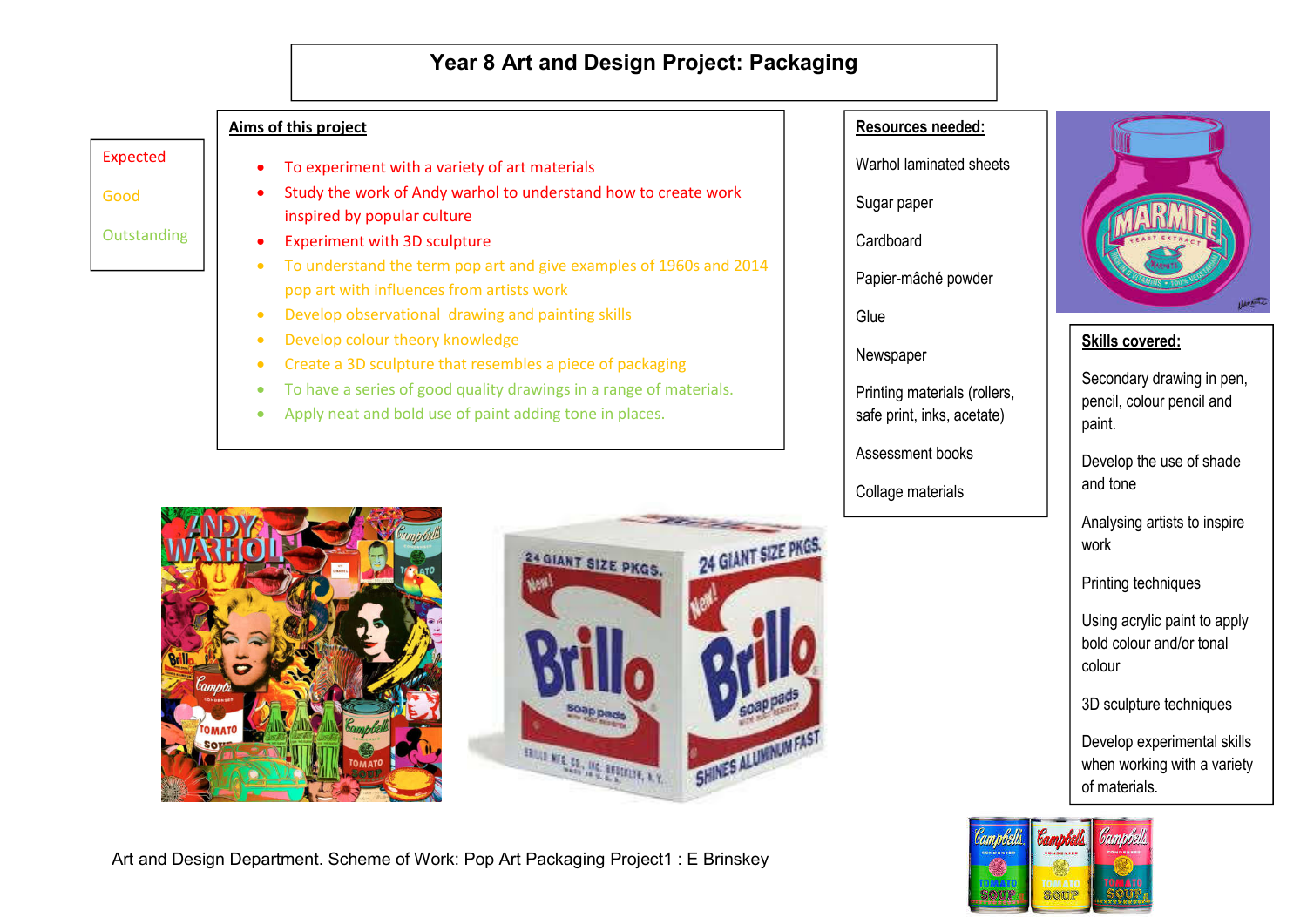|                                         | Lesson 1,2,3                                                                                                                                                                                                                                                                                                                                                                                                                                        | Lesson 4,5                                                                                                                                                                                                                                                                       | Lesson 6,7,8                                                                                                                                                                                                                                                                                                                                                                              |                                                                                                                                                                                                                                                | Lesson 9                                                                                                                                                                                                                                                                                                                                 | Lesson 10,11,12                                                                                                                                                                                                                                                                                                                          |
|-----------------------------------------|-----------------------------------------------------------------------------------------------------------------------------------------------------------------------------------------------------------------------------------------------------------------------------------------------------------------------------------------------------------------------------------------------------------------------------------------------------|----------------------------------------------------------------------------------------------------------------------------------------------------------------------------------------------------------------------------------------------------------------------------------|-------------------------------------------------------------------------------------------------------------------------------------------------------------------------------------------------------------------------------------------------------------------------------------------------------------------------------------------------------------------------------------------|------------------------------------------------------------------------------------------------------------------------------------------------------------------------------------------------------------------------------------------------|------------------------------------------------------------------------------------------------------------------------------------------------------------------------------------------------------------------------------------------------------------------------------------------------------------------------------------------|------------------------------------------------------------------------------------------------------------------------------------------------------------------------------------------------------------------------------------------------------------------------------------------------------------------------------------------|
| Lesson<br>Objectives<br>and<br>outcomes | Objectives:<br>Develop<br>understanding of<br>how Andy Warhol<br>used <b>popular</b><br>culture to inspire his mass production<br>work and how this<br>work is still relevant<br>today<br>Outcomes:<br>Confidently explain<br>what the term 'pop<br>art' means and how<br>this is evident in<br>Warhol's work.<br>Demonstrate<br>understanding of<br>popular culture via<br>creating ideas pages<br>inspired by 1960s<br>and modern day Pop<br>art. | Objectives: Study<br>the portrayal of<br>and popular<br>culture in<br>Warhol's work to<br>inspire a series<br>of prints<br>Outcomes:<br>Demonstrate an<br>understanding in<br>printing<br>techniques to<br>produce a series<br>of clear images<br>inspired by<br>popular culture | The class could be<br>halved to complete<br>task/lesson 5 and<br>6 separately.<br>Objectives:<br>Develop<br>understanding of<br>how influential and<br>powerful<br>logos/packaging<br>can be to the<br>consumer.<br>Develop accurate<br>observational<br>drawing skills<br>Outcomes:<br>Demonstrate<br>understanding of<br>tone by<br>experimenting with<br>a wide range of<br>materials. | Objectives: Develop<br>experimental skills;<br>use a variety of<br>modelling materials<br>to create a<br>packaging sculpture.<br><b>Outcomes: Create</b><br>mixed media<br>sculpture of a piece<br>of packaging<br>inspired by Andy<br>Warhol. | Objectives:<br>Consider the<br>properties of acrylic<br>paint to apply bold<br>and even paint to a<br>packaging sculpture<br>Outcomes:<br>Demonstrate<br>understanding of tone<br>and tints of colour via<br>experimenting with<br>acrylic paint<br>Show clarity of pop<br>painting techniques<br>by using acrylic paint<br>successfully | Objectives:<br>Consider the<br>properties of acrylic<br>paint to apply bold<br>and even paint to a<br>packaging sculpture<br>Outcomes:<br>Demonstrate<br>understanding of tone<br>and tints of colour via<br>experimenting with<br>acrylic paint<br>Show clarity of pop<br>painting techniques by<br>using acrylic paint<br>successfully |
| <b>Tasks</b>                            | 1,2. Warhol ideas                                                                                                                                                                                                                                                                                                                                                                                                                                   | 3.STARTER:                                                                                                                                                                                                                                                                       |                                                                                                                                                                                                                                                                                                                                                                                           |                                                                                                                                                                                                                                                | 5/6.Task: Expected: 5,6,7 Task: Expected: Colour theory lesson:                                                                                                                                                                                                                                                                          | $10,11,12$ Students are                                                                                                                                                                                                                                                                                                                  |

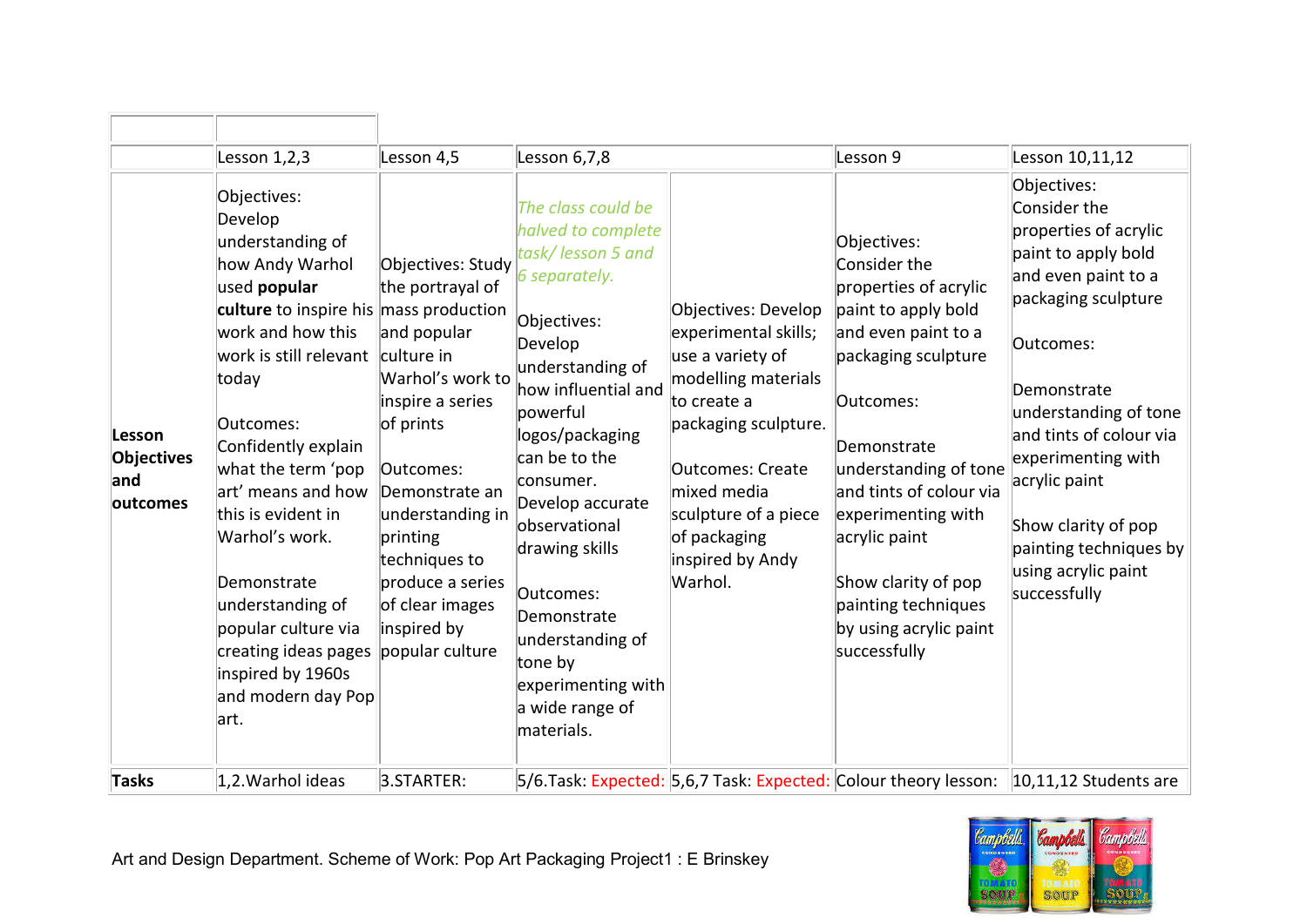| page                             | Using soup can                   | Study different           | Create a basic 3D    | Experiment with                              | then asked to paint                       |
|----------------------------------|----------------------------------|---------------------------|----------------------|----------------------------------------------|-------------------------------------------|
| Study the work of                | image ask: What logos and create |                           | shaped sculpture.    | mixing and applying                          | their sculptures, They                    |
| Andy Warhol using                | is the product in                | accurate drawings.        | Good: Mould and      | acrylic paint.                               | will be encourage to                      |
| the collage and ask              | the picture? How                 | Good: Experiment          | shape your sculpture |                                              | use sketchbooks as a                      |
| students what was                | is it a piece of                 | with different            | to resemble the      | 8, Expected:                                 | 'experimentation                          |
| 'popular' in the                 | pop art? Why                     | materials pencil,         | shape of your        | demonstrate your                             | palette'                                  |
| 1960s. Students will             | has it been                      | paint, coloured           | packaging.           | knowledge of the                             |                                           |
| then compare this                | repeated?                        | pencil and create         | Outstanding:         | colour theory, by                            |                                           |
| to what they think               |                                  | variations of tone        | Carefully apply      | completing Marilyn                           | <b>Expect: Accurately</b>                 |
| should be included               | Speaking &<br>Listening          | Student Outstanding: Show | Paper Mache to       | Monroe task.                                 | draw branding details                     |
| today in popular                 | s are                            | your understand           | refine and smooth    | Good: create a shade                         | on your sculpture.                        |
| culture.                         | asked to choose                  | the properties of         | out your sculpture.  | colour chart from light (logos, lettering or |                                           |
| Pupils will create               | one image from                   | watercolour and           |                      | to dark.                                     | images)                                   |
| idea pages of                    | sketchbook                       | create depth              |                      | Outstanding:                                 |                                           |
| sketches of Warhol's drawings to |                                  |                           |                      | experiment by mixing                         | Good: Use your colour                     |
| work                             | create a Pop Art                 | Extension - study         |                      | paint, to create                             | theory knowledge and                      |
|                                  | printing plate                   | different lettering       |                      | tertiary colours.                            | apply smooth even                         |
|                                  |                                  | and fonts used in         |                      |                                              | paint.                                    |
| 3. Recap                         | 4. Printing lesson               | food packaging.           |                      |                                              | Outstanding: Mix and                      |
| Warhol                           | and yellow Box                   |                           |                      |                                              | apply a range of tones                    |
| imagery and Pop                  | work lesson. And                 |                           |                      |                                              | and shades.                               |
| Arts influences.                 | a chance for                     | shape                     | shape                | shape                                        | Students are then                         |
| Students will use                | pupils to catch                  |                           | space                | space                                        | asked to shade in their                   |
| homework to add to               | up.                              | space                     |                      |                                              | drawings. Hey will be<br>encourage to use |
| 1960s pop ideas                  |                                  |                           |                      |                                              | sketchbooks as a                          |
| page from last                   |                                  |                           | measur               |                                              | 'experimentation                          |
|                                  |                                  | neasure:                  |                      | measure                                      | palette'                                  |
| lesson.                          |                                  |                           |                      |                                              |                                           |
|                                  |                                  |                           |                      |                                              |                                           |
|                                  |                                  |                           |                      |                                              | neasure:                                  |

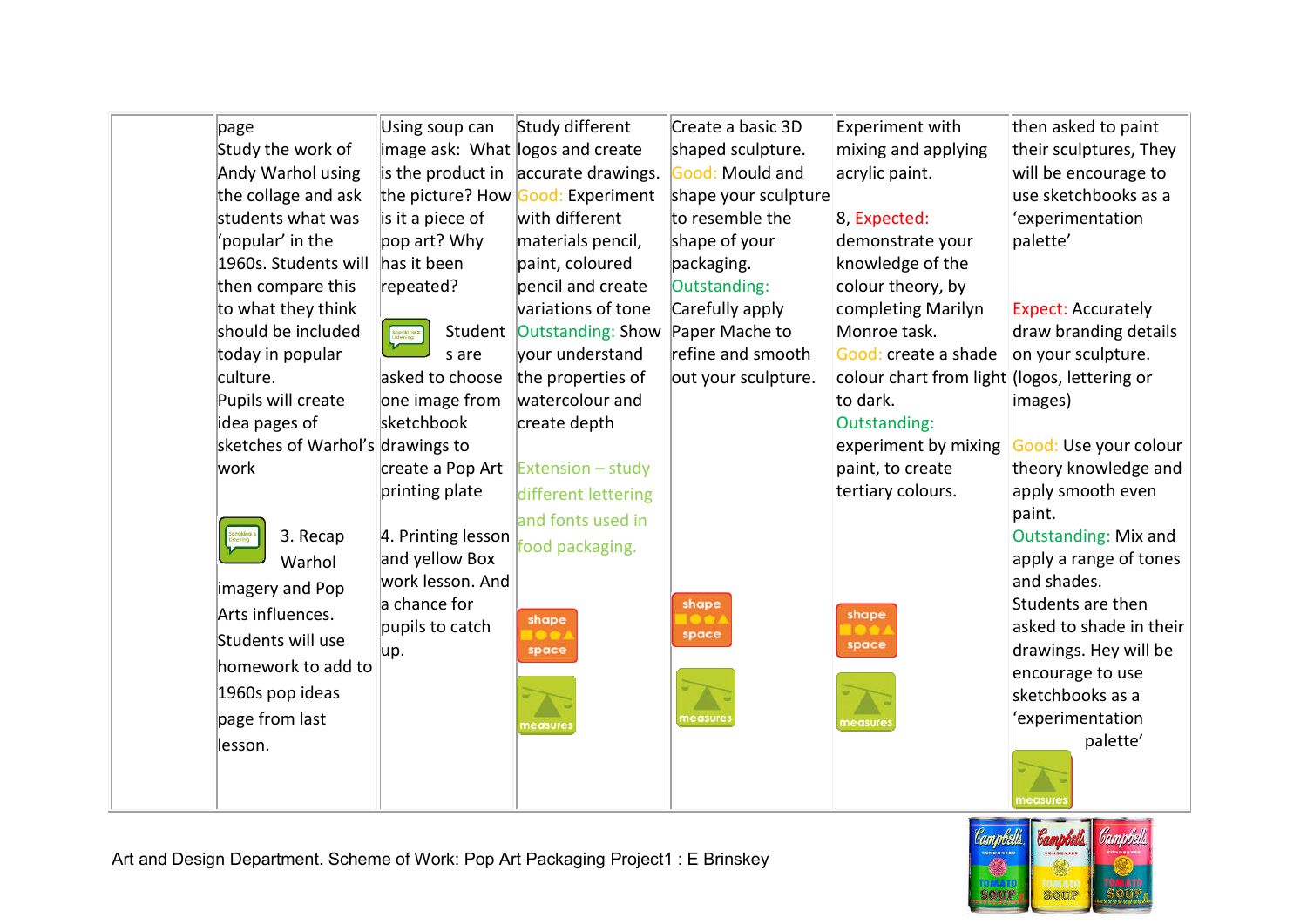| Students can then<br>go onto creating an<br>A4 painting of one<br>item from their<br>collage in a Warhol |                                                          |  |                                                                |
|----------------------------------------------------------------------------------------------------------|----------------------------------------------------------|--|----------------------------------------------------------------|
| shape<br>space<br>measures<br>style.                                                                     |                                                          |  |                                                                |
| Create a collage of a<br>Homeworks current day Warhol<br>style image                                     | Warhol research<br>pages with<br>sketches (HWK<br>sheet) |  | Yellow box work may<br>advise extra work be<br>created at home |